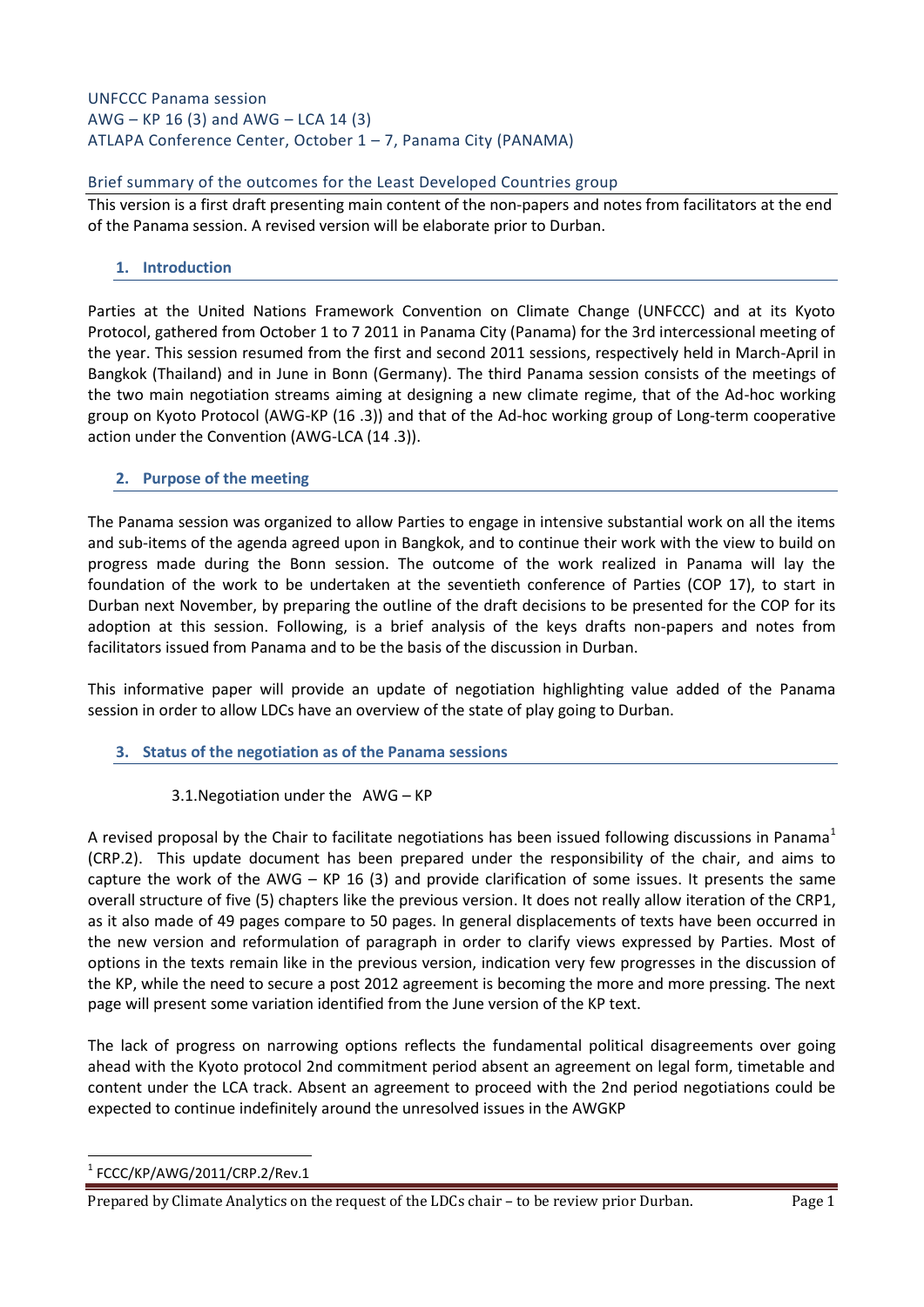#### *Content of the CRP2 rev. 1*

#### *Chapters*

| I. Draft decision -/CMP.7 Amendments to the Kyoto Protocol pursuant to its Article 3, paragraph 9 3 |
|-----------------------------------------------------------------------------------------------------|
|                                                                                                     |
|                                                                                                     |
| IV. Draft decision -/CMP.7 Greenhouse gases, sectors and source categories, common metrics to       |
| calculate the carbon dioxide equivalence of anthropogenic emissions by sources and removals         |
|                                                                                                     |
| V. Draft decision -/CMP.7 Consideration of information on potential environmental, economic and     |
| social consequences, including spillover effects, of tools, policies, measures and methodologies    |
|                                                                                                     |
|                                                                                                     |

#### **Chapter I: Amendment to the Kyoto Protocol**

#### *Article 3, paragraphs 13 and 13 bis*

Cap to AAUs surplus carryover : *Option 2a* "Any additions to the assigned amount referred to in paragraph 13 above for the second commitment period shall be limited to [X][0.1][1] per cent of such a Party's first commitment period assigned amount, and shall not be available for use in any third or subsequent commitment periods".

#### *CC. Article Y: New market mechanism*

The daft mentioned that a group of Parties has submitted a proposal for a REDD+ mechanism, which they would pursue under the AWG-KP to the extent that the issue is not resolved under the AWG-LCA.

#### **Chapter II: LULUCF**

Clarification have been provided on issue of drainage and rewetting [**wetland** drainage and rewetting] in the concepts and related to the work programme to be considered, as referred in paragraph 13.

A text has been introduced to set a cap to the carryover of AAUs resulting from forest management project activities undertaken under Article 6.

Further clarifications have been on treatment of disturbance emissions which may come from various sources including wildfires, insect and disease infestations, extreme weather events and/or geological disturbances but exclude harvesting.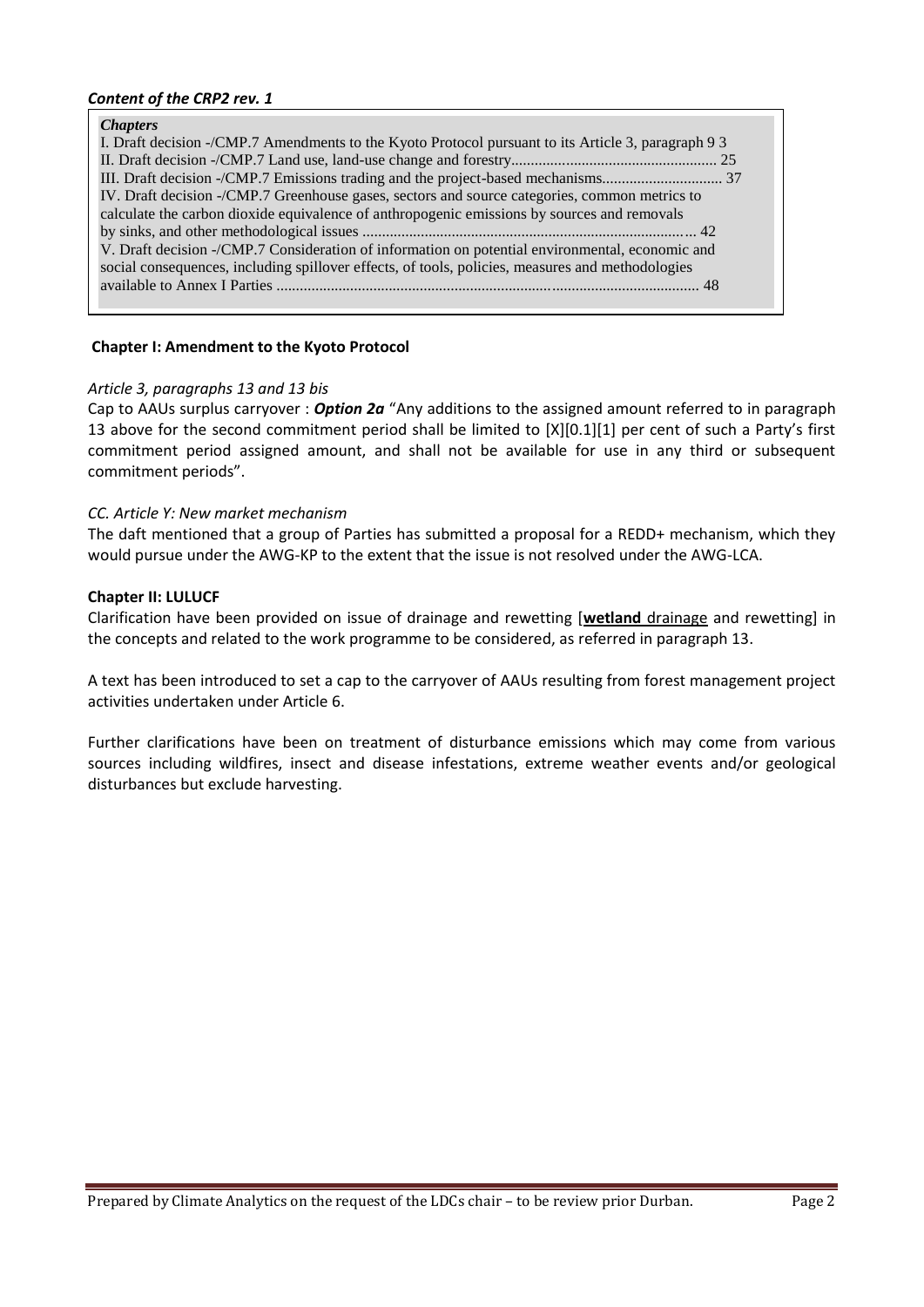# 3.2.Negotiation under the AWG – LCA

This update takes into account the Panama discussion on all the building blocks of the Bali Action Plan and taking into account progress made at Cancun. It was based on the LCA agenda adopted in Bangkok.

# 3.2.1. A shared vision for long-term cooperative action

A non-paper on a shared vision for long-term cooperative action<sup>2</sup> has been issued on the basis of the June note by the Facilitator: *summary of issues presented at the informal consultations.* The text of the Panama session has been expanded to take into account new elements in discussions and supported by some developing countries among which the LDCs. The preamble refers to an *enhanced contribution by all Parties to long-term cooperative action to combat climate change guided by a shared vision which is based on and is in fulfillment of the objectives, principles and provisions of the Convention and its Kyoto Protocol". This section also include references to the* limit of the global average temperature increase to well below 1.5 °C above pre-industrial levels in a time frame that protects ecosystems, food production and sustainable development, *.* 

*The text on shared version* contained sections on (a) Global goal for substantially reducing global greenhouse gas emissions by 2050, (b) Time frame for global peaking of greenhouse gas emissions, (c) Equity, (d) Historical responsibility, (d) *Establishment of global goals for finance*, (e) *Establishment of global goals for technology*, (f) *Establishment of global goals for adaptation*, (g) *Establishment of global goals for capacity-building*, (h) Trade, (i) Response measures, (j) Intellectual property issues in relation to technology, (k) Low-carbon and climate-resilient society, (l) Human rights, (m) Rights of mother earth, (o) Right to survive, (p) An international climate court of justice and (q) Warfare. The new sections highlighted in bold are of the interest of LDC and the group should ensure these elements are kept and reinforced in any draft decision of the LCA to be forwarded to COP for its consideration and adoption in Durban.

# 3.2.2. Mitigation

Both issues related to mitigation by developed countries and by developing countries are presented in this section.

# 3.2.2.1. Mitigation by developed countries

Following decision in Cancun, submissions of economy-wide emission reduction targets to be implemented by Annex I Parties, workshops in Bonn and Bangkok on mitigation targets by developed country Parties, discussions, written inputs in Bonn on these issues, as well as submissions by Parties, the discussion in Panama allow Parties to produce the first drafts on mitigation by developed countries. Three documents have been prepared to be the basis of discussions in Durban.

a. Non-paper of facilitator on possible elements of draft guidelines for biennial reports of developed country Parties<sup>3</sup>

The draft on the BRs by developed countries allows capturing ideas related to the objectives and possible elements of content of the BRs. The latest version include information on Mitigation (information on

**.** 

<sup>3</sup> Version of 04 October 2011 available at

 $2$  Version 6 October at 19:30) available at

[http://unfccc.int/files/meetings/ad\\_hoc\\_working\\_groups/lca/application/pdf/20111006\\_sv\\_1930.pdf](http://unfccc.int/files/meetings/ad_hoc_working_groups/lca/application/pdf/20111006_sv_1930.pdf)

[http://unfccc.int/files/meetings/ad\\_hoc\\_working\\_groups/lca/application/pdf/non-paper\\_3.2.1\\_v7\\_for\\_counter.pdf](http://unfccc.int/files/meetings/ad_hoc_working_groups/lca/application/pdf/non-paper_3.2.1_v7_for_counter.pdf)

Prepared by Climate Analytics on the request of the LDCs chair – to be review prior Durban. Page 3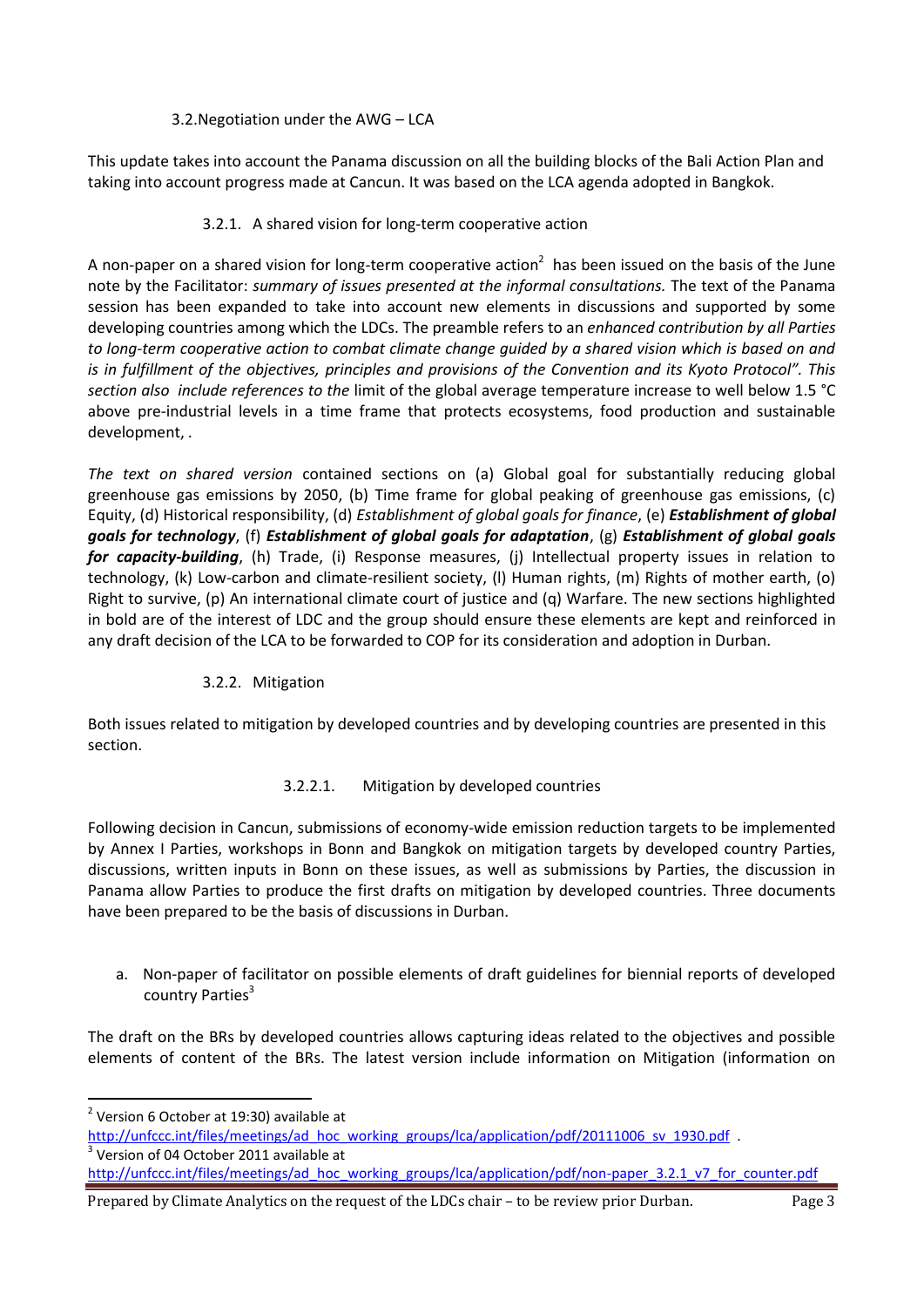greenhouse gas emission trends, on economy-wide emission reduction target, progress in the achievement of economy-wide quantified and emission reduction targets and commitments); and information on mitigation actions and their effects clarified by the role of the use of LULUCF and markets, as well as projection. LDCs could support the position of the G77, Africa and AOSIS for the establishment of agreed format for reporting.

On demand of the developing countries, it also contains information on provision of financial, technological and capacity-building, support to developing country Parties, finance, Technology development and transfer and Capacity-building.

b. Non-paper of facilitator on possible elements of modalities and procedures for International Assessment And Review (IAR)<sup>4</sup>

The drat covers the objective of the IAR, the process, scope and frequency, as well as the sequence between the Assessment and the Review, which for developing countries should follow the structure of the Cancun Agreement, thus First a Technical Assessment, followed second by an international Review. For each of them however, the draft elaborate on specific objectives; key inputs, the particular process; the forum, the outputs, as well as the relationship with other process

All the countries agreed on the need to finalize the modalities and guidelines to allow the outputs of the first IAR to fit in the 2013 – 2015 review of the adequacy of long term global goal of the Convention. LDCs position could be in alignment with general point of view of developing countries calling for the IAR process to be based on relevant provisions of the Convention and of the Kyoto Protocol, where appropriate. Il also require the establishment of a compliance mechanism under LCA and the ensure harmony with other process like the review of the adequacy of the long-term global goal of the Convention or process to increase the level of ambition.

c. Co-facilitator's summary of discussion on matters relating to paragraphs 36-38 of the Cancun Agreements<sup>5</sup>

LDCs share some of the common position within the G77 and China, Africa group and AOSIS for the need to:

- Take forward quantified economy-wide emission reduction targets currently referred to in document FCCC/SB/2011/INF.1/Rev.1, their transformation into QELROS for a second commitment period under the Kyoto Protocol and the inscription of the targets of those countries not Kyoto Parties into a Legally Binding Agreement (LBA) with comparability of efforts
- Increase the level of ambition and close the mitigation gap
- Ensure comparability of efforts among developed countries Parties in the KP and developed countries Parties, not in Kyoto and whose efforts will be taken into account in the LCA
- Ensure a more robust accounting framework (common accounting rules established at international level).

# 3.2.2.2. Mitigation by developing countries

Following decisions in Cancun, submissions of on nationally appropriate mitigation actions to be implemented by Parties not included in Annex I (NAMA), workshops in Bangkok and Bonn, discussions in Bonn, written inputs and submissions by Parties, four drafts have been issued :

**.** 

<sup>4</sup> Version of 04 October 2011 available at

[http://unfccc.int/files/meetings/ad\\_hoc\\_working\\_groups/lca/application/pdf/non-paper\\_3.2.1\\_2\\_v9\\_for\\_counter.pdf](http://unfccc.int/files/meetings/ad_hoc_working_groups/lca/application/pdf/non-paper_3.2.1_2_v9_for_counter.pdf) 5 [http://unfccc.int/files/meetings/ad\\_hoc\\_working\\_groups/lca/application/pdf/20111005\\_321\\_2000.pdf](http://unfccc.int/files/meetings/ad_hoc_working_groups/lca/application/pdf/20111005_321_2000.pdf)

Prepared by Climate Analytics on the request of the LDCs chair – to be review prior Durban. Page 4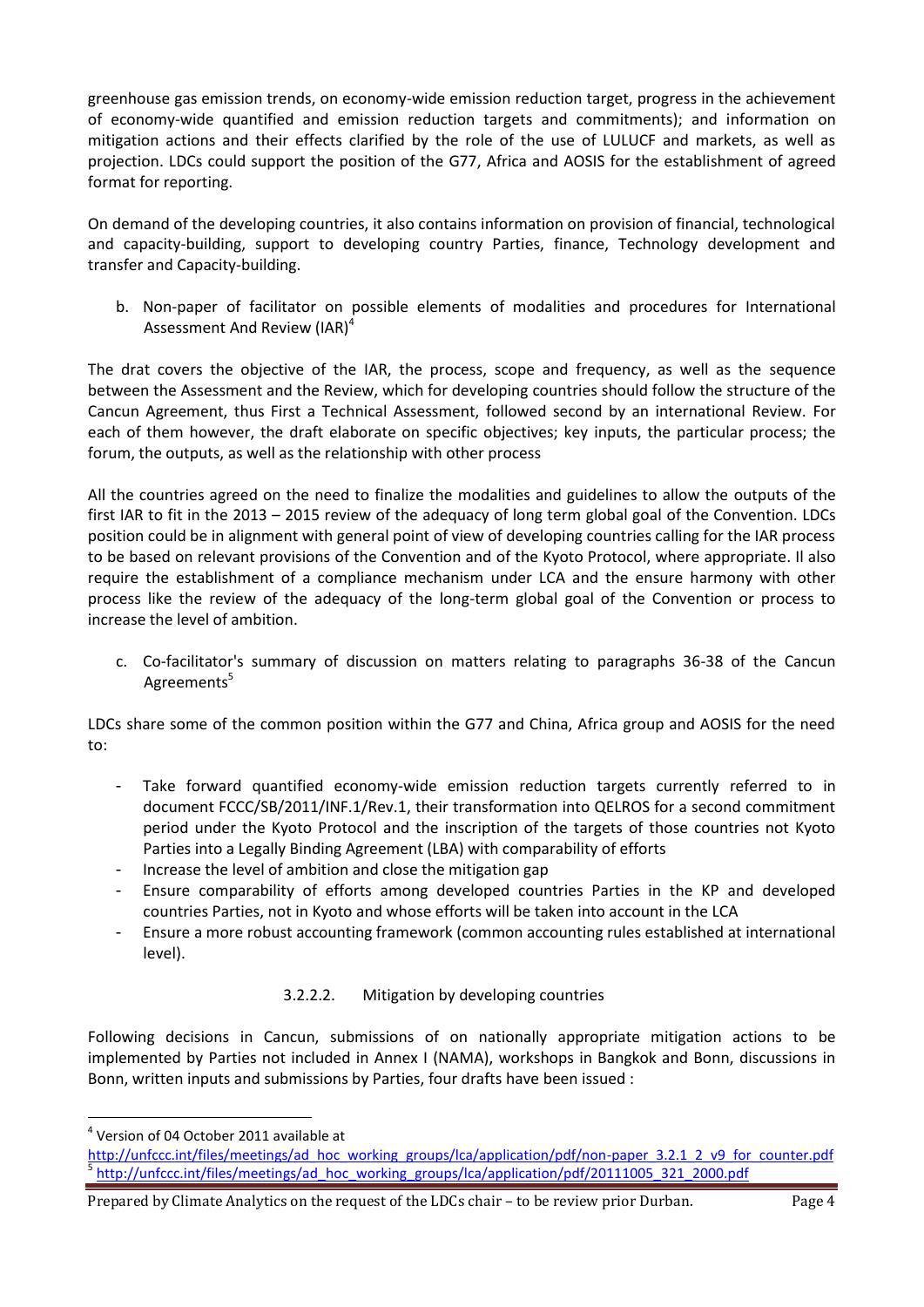a. Non-paper by the co-facilitators on possible elements of draft guidelines for biennial update reports<sup>6</sup> from Parties not included in Annex I to the Convention

The work on developing countries BURs achieves considerable progress in Panama. Following an introduction, the non-paper contains the objectives of the BURs, their scope and possible contents: national greenhouse gas inventory, used methodologies, elements of reporting (mitigation actions; finance, technology and capacity-building needs and support received).

The reference to Least Developed Countries (LDCs) and Small Island Developing States (SIDS) mention that these countries "*should estimate their national GHG inventories for recent years at their discretion*".

b. Non-paper by the co-facilitators on possible elements of modalities and procedures for international consultation and analysis<sup>7</sup>

The non-paper contains information on the objectives of ICA and its principles. It provided a description of the ICA process and scope and for each of the two element of the process the Consultations and the technical Analysis, the non-paper describes: objectives, inputs, process and outputs. The non-paper also describes the overall outcome of international consultations and analysis and elaborates on its frequency and flexibility. Far for agreement, the text will be refined in Durban. The reference to LDCs mention that ICA should: *[Ensure][Promote] universal participation with flexibilities for Small Island Developing States and Least Developed Countries*;

c. Non-paper on Registry<sup>8</sup>

Progress was made on the discussion of the registry. The non-paper contains elements on the two functions of the registry. The first is the facilitation of support, by recording information on action and information on support and the second is recognition. The SBI has been requested to further elaborate at its thirty-sixth session on the functions of the registry with a view to adopting a decision at the eighteenth session of the COP.

d. Co-facilitator's summary of discussion on matter relating to paragraphs 48-51 of the Cancun Agreements<sup>9</sup>

The discussion on NAMA will probably be prioritized in Durban, the summary of the notes highlights various views explored and proposed by some Parties on following points:

- Deviation in emissions relative to "business as usual" emissions in 2020
- Support needed for the implementation of NAMAs
- Understanding the diversity of mitigation actions

LDCs need to develop their position and ensure it will be taken into account in experts meetings, negotiation and further technical workshops.

# 3.2.2.3. REDD+

The non paper contained information on:

8 [http://unfccc.int/files/meetings/ad\\_hoc\\_working\\_groups/lca/application/pdf/20111005\\_regisrty\\_2200.pdf](http://unfccc.int/files/meetings/ad_hoc_working_groups/lca/application/pdf/20111005_regisrty_2200.pdf) 9 [http://unfccc.int/files/meetings/ad\\_hoc\\_working\\_groups/lca/application/pdf/20111006\\_322\\_0830..pdf](http://unfccc.int/files/meetings/ad_hoc_working_groups/lca/application/pdf/20111006_322_0830..pdf)

metations<br>Intertytions of the settings of the settings of the setting the setting of the setting of the setting of the s<br>Intertal provided application/pdf/20111005\_bur\_2200.pdf

 $7$  Version of 06 October 2011 available at

Prepared by Climate Analytics on the request of the LDCs chair – to be review prior Durban. Page 5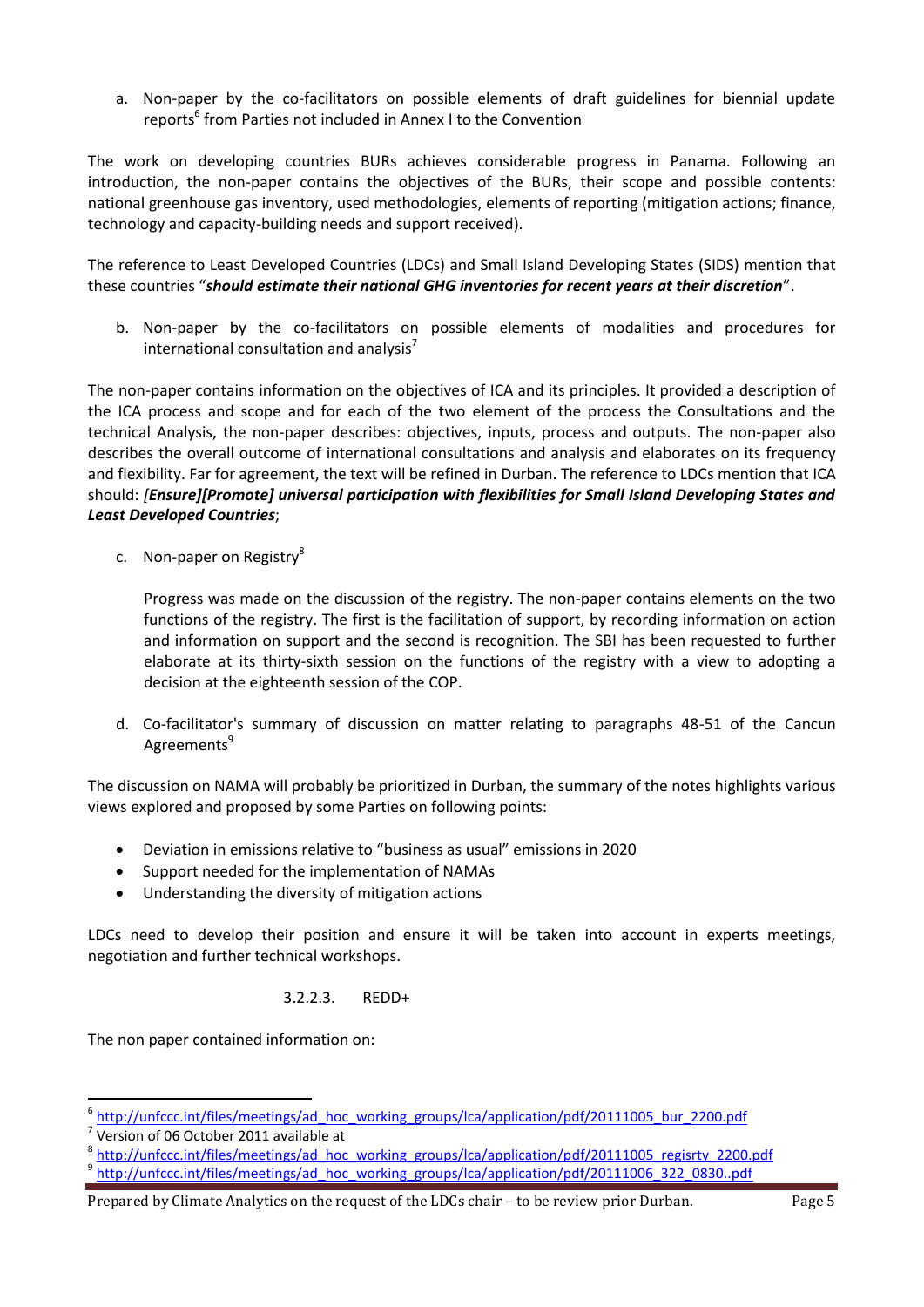1. [Different sources of finance, (indicative list of sources identified by Parties): Public funds; Specialized REDD-plus funds or funding windows established by the Green Climate Fund under the COP; Existing multilateral and bilateral channels; Market-based mechanisms; A flexible combination of funds and market-based sources and any new financing options identified.]

2. [Mitigation actions in the forest sector being implemented by developing country Parties as referred to in decision 1/CP.16, paragraph 70, and the role of different sources of financing.]

3. [Linkages with modalities relating to the SBSTA work programme.]

- 4. [Links with other financial instruments under the Convention and/or being developed by the AWG-LCA.]
- 5. [Any other relevant elements.]
	- 3.2.2.4. Cooperative sectoral approaches and sector-specific actions in order to enhance the implementation of Article 4, paragraph 1(c), of the Convention

The notes of the facilitators<sup>10</sup> is made of the summary of nine (options) provided by the Parties on how to address each of the specific issues under this agenda item. Sectors like Agriculture and Aviation and Marine shipping are still under consideration in these options.

# 3.2.2.5. Markets

A party's compilation $11$  have been issued containing following elements

- Preamble
	- o Principles and objectives for various approaches
	- o Evaluation of existing approaches and lessons learned
	- o Conditionalities
- Framework for various approaches
	- o A. Consideration
	- o B. Creation
	- o C. Governance
	- o D. Eligibility
- New approaches
	- o Market-based approaches
	- o Non-market-based approaches
- Work programme
	- o A. Modalities and procedures for the new framework
	- o B. Modalities and procedures of new approaches
- Readiness

1

- o A. Linkages with other institutional arrangements under the Convention
- o B. Invitation for provision of support

# 3.2.2.6. Response measures

The summary of the facilitator contain a list of all the background information and documents before participants as well as a summary of the discussion held in Panama.

<sup>&</sup>lt;sup>10</sup> [http://unfccc.int/files/meetings/ad\\_hoc\\_working\\_groups/lca/application/pdf/20111007\\_sectapproaches\\_1200.pdf](http://unfccc.int/files/meetings/ad_hoc_working_groups/lca/application/pdf/20111007_sectapproaches_1200.pdf) <sup>11</sup> [http://unfccc.int/files/meetings/ad\\_hoc\\_working\\_groups/lca/application/pdf/20111007\\_325\\_1530.pdf](http://unfccc.int/files/meetings/ad_hoc_working_groups/lca/application/pdf/20111007_325_1530.pdf)

Prepared by Climate Analytics on the request of the LDCs chair - to be review prior Durban. Page 6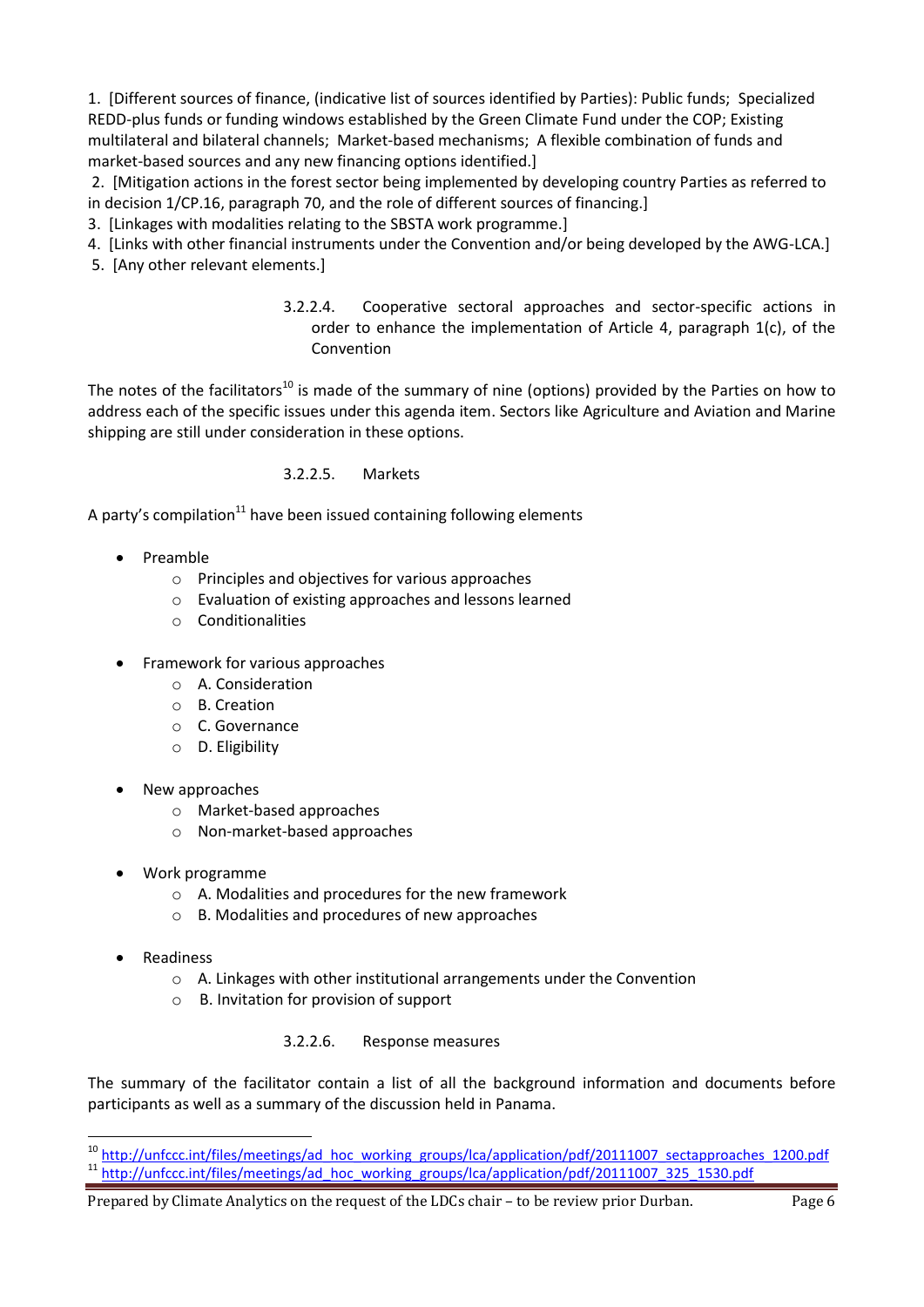#### 3.2.3. Adaptation

The Panama discussion was focus on the adaptation Committee. The revised non-paper on adaptation<sup>12</sup> contain information on: Mandate and reporting of the adaptation Committee, four options for the composition (Option 1, Option 2a, Option 2b and Option 3). LDCs preferred option is the options 2b that allocate a specific seat for LDCs and SIDS.

The non-paper also indicate how to deal with issues related to procedures, including terms of office, chairmanship, decision-making, meetings, linkages, secretariat and budget. Furthermore the non paer present Parties views on linkages and review.

In the AC relationship to the COP, the non-paper indicates that in para 4 that: *the Adaptation Committee shall operate under the authority and guidance of, and be fully accountable to, the Conference of the Parties, which should decide on its policies in line with relevant decisions.* This reference that has been defending by LDCs should be kept into the draft texts up to final adoption.

#### 3.2.4. Finance

The discussion on Finance was focused on the standing Committee and some parties were reluctant to talk about the long term finance and source.

The Draft co-facilitators consolidated text on Standing Committee<sup>13</sup> contained element for its roles and functions, as well as its composition and working modalities. Key divergences are still in the options in the text. LDCs will continue to support a strong role to the Standing Committee as a supervising body reporting directly to the COP as opposed to a weaker role of advisor and reporting to the SBI.

The Draft co- facilitators consolidated text on Long Term Finance<sup>14</sup> contains elements that recognize the *importance of public finance in supporting climate-related investments in developing countries, including adaptation measures in the most vulnerable and least developed countries,* and *welcome the initial pledges made by some developed country Parties towards the initial capitalization of the Green Climate Fund and encourages other developed country Parties to contribute to the Fund to ensure its rapid operationalization.*  There is a need to build on such elements to secure a provision in the draft on LTF and source to prioritize LDCs and SIDS in climate change financing. Although the TC was not able to deliver with an agreed report, this issue need to be secured while the COP will decide on the way forward regarding the establishment if the GCF decided in Cancun.

The draft also contain a proposal for an indicative schedule of activities on sources of long-term finance, with a proposition for the launch in Durban a work program on LT finance and sources for 2012. LDCs made a submission on Finance contained in CR.P33<sup>15</sup>, which will build their position in the process.

# 3.2.5. Technology development and transfer

Draft text for a draft decision on technology, aiming at providing terms of reference of the Climate Technology Centre and Networks; has been prepared out of Panama for further work in Durban. Its overall structure is

**<sup>.</sup>** <sup>12</sup> [http://unfccc.int/files/meetings/ad\\_hoc\\_working\\_groups/lca/application/pdf/20111007\\_adaptation\\_1000.pdf](http://unfccc.int/files/meetings/ad_hoc_working_groups/lca/application/pdf/20111007_adaptation_1000.pdf)  $1<sub>2</sub>$ 

[http://unfccc.int/files/meetings/ad\\_hoc\\_working\\_groups/lca/application/pdf/20111007\\_financestcommittee\\_1300\\_2](http://unfccc.int/files/meetings/ad_hoc_working_groups/lca/application/pdf/20111007_financestcommittee_1300_2.pdf) [.pdf](http://unfccc.int/files/meetings/ad_hoc_working_groups/lca/application/pdf/20111007_financestcommittee_1300_2.pdf) 14

[http://unfccc.int/files/meetings/ad\\_hoc\\_working\\_groups/lca/application/pdf/20111007\\_financestcommittee\\_1300\\_2](http://unfccc.int/files/meetings/ad_hoc_working_groups/lca/application/pdf/20111007_financestcommittee_1300_2.pdf) [.pdf](http://unfccc.int/files/meetings/ad_hoc_working_groups/lca/application/pdf/20111007_financestcommittee_1300_2.pdf)

<sup>&</sup>lt;sup>5</sup> <http://unfccc.int/resource/docs/2011/awglca14/eng/crp33.pdf>

Prepared by Climate Analytics on the request of the LDCs chair – to be review prior Durban. Page 7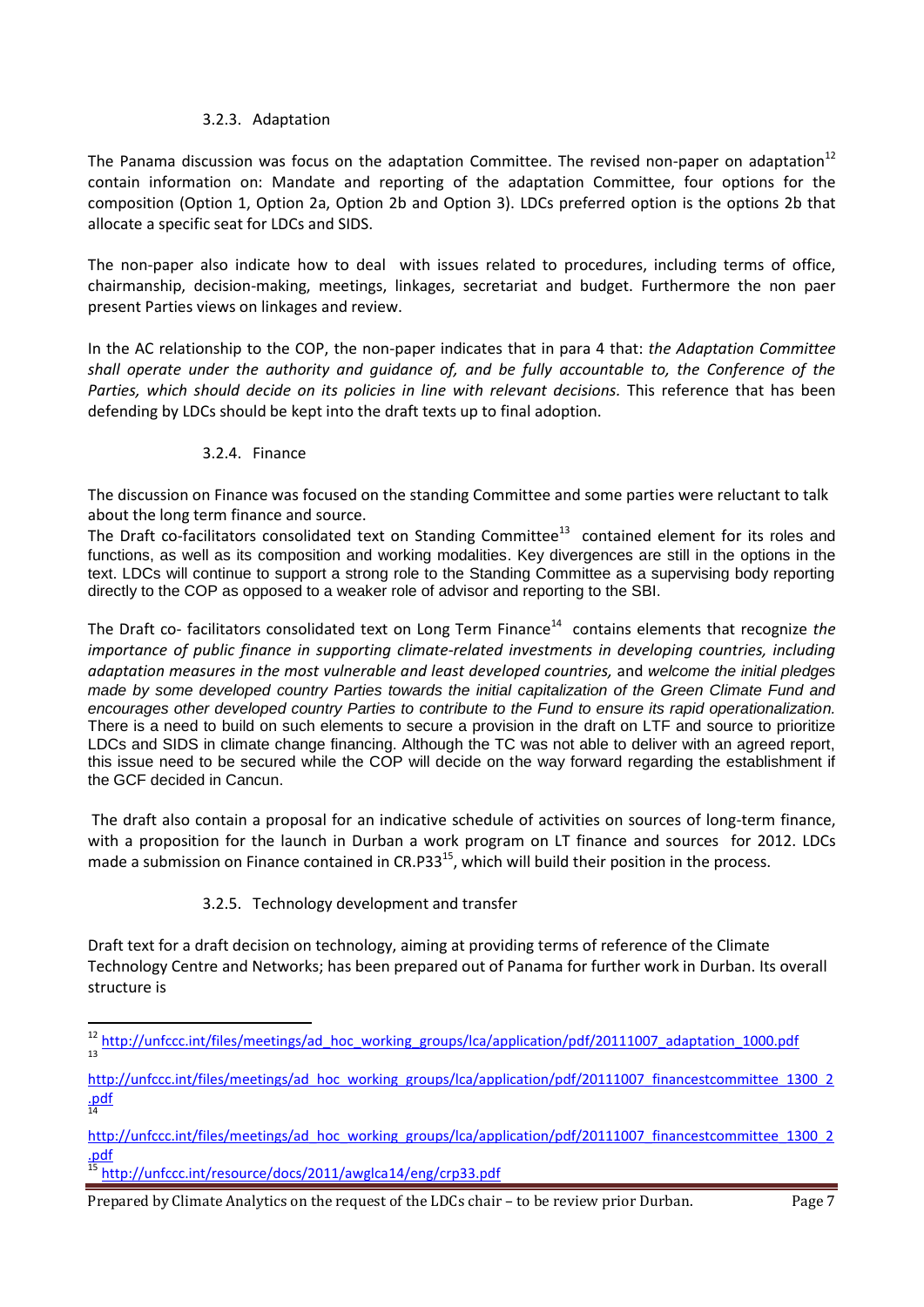- Mission
- Functions
- Architecture
- Roles and responsibilities
- Climate Technology Centre
- Network
- [Budget, financial means and estimate of expected funding]
- Governance of the Climate Technology Centre and Network
- Organizational structure of the Climate Technology Centre
- Reporting and review
- Term of Agreement

# 3.2.6. Capacity building

- The summary by the facilitator on in-depth discussion on capacity-building work in institutions and initiatives under the Convention<sup>16</sup> contained Summary on adaptation, finance, mitigation and technology, and regarding the LEG, the CGE, he GEF's work on capacity-building,
- The compilation of draft texts for a draft decision on capacity-building $^{17}$  contains ways to enhance the monitoring and review of the effectiveness of capacity-building, modalities regarding institutional arrangements for capacity-building, capacity-building activities and reporting by Parties, the role of the secretariat, and issues related to financial support for capacity-building activities

#### 3.3.Review

A non-paper on Review: further definition of its scope and development of its modalities<sup>18</sup> has been issued. It elaborate on further definition of its scope, modalities; Principles and guidelines , Inputs, Body to oversee the review; Activities and timeline and appropriate action by the Conference of the Parties

List of the submission on the table available at [http://unfccc.int/meetings/ad\\_hoc\\_working\\_groups/lca/items/6189.php](http://unfccc.int/meetings/ad_hoc_working_groups/lca/items/6189.php)

#### **Tableau : Liste des soumissions**

| Informal group on a shared vision for long-term cooperative action |                                                                                      |  |
|--------------------------------------------------------------------|--------------------------------------------------------------------------------------|--|
| Submission from India                                              | African Group, Argentina, Brazil, China, India, Iran (Islamic Republic of), Lebanon, |  |
|                                                                    | Malaysia, Philippines, Thailand and Uruguay                                          |  |
| Submission from                                                    | Dominica, Ecuador, Nicaragua and Venezuela (Bolivarian Republic of)                  |  |
| Ecuador                                                            |                                                                                      |  |
| Submission by the                                                  | <b>Bolivia</b>                                                                       |  |
| <b>Plurinational State</b>                                         |                                                                                      |  |
| Submission by the                                                  | <b>Brazil</b>                                                                        |  |
| <b>Brazil</b>                                                      |                                                                                      |  |

 $\frac{1}{16}$ 

[http://unfccc.int/files/meetings/ad\\_hoc\\_working\\_groups/lca/application/pdf/cb\\_facilitator\\_summary\\_031011\\_v.5.pd](http://unfccc.int/files/meetings/ad_hoc_working_groups/lca/application/pdf/cb_facilitator_summary_031011_v.5.pdf) [f](http://unfccc.int/files/meetings/ad_hoc_working_groups/lca/application/pdf/cb_facilitator_summary_031011_v.5.pdf)

<sup>17</sup> [http://unfccc.int/files/meetings/ad\\_hoc\\_working\\_groups/lca/application/pdf/20111007\\_cb\\_1130.pdf](http://unfccc.int/files/meetings/ad_hoc_working_groups/lca/application/pdf/20111007_cb_1130.pdf) <sup>18</sup> [http://unfccc.int/files/meetings/ad\\_hoc\\_working\\_groups/lca/application/pdf/20111007\\_review\\_0900.pdf](http://unfccc.int/files/meetings/ad_hoc_working_groups/lca/application/pdf/20111007_review_0900.pdf)

Prepared by Climate Analytics on the request of the LDCs chair - to be review prior Durban. Page 8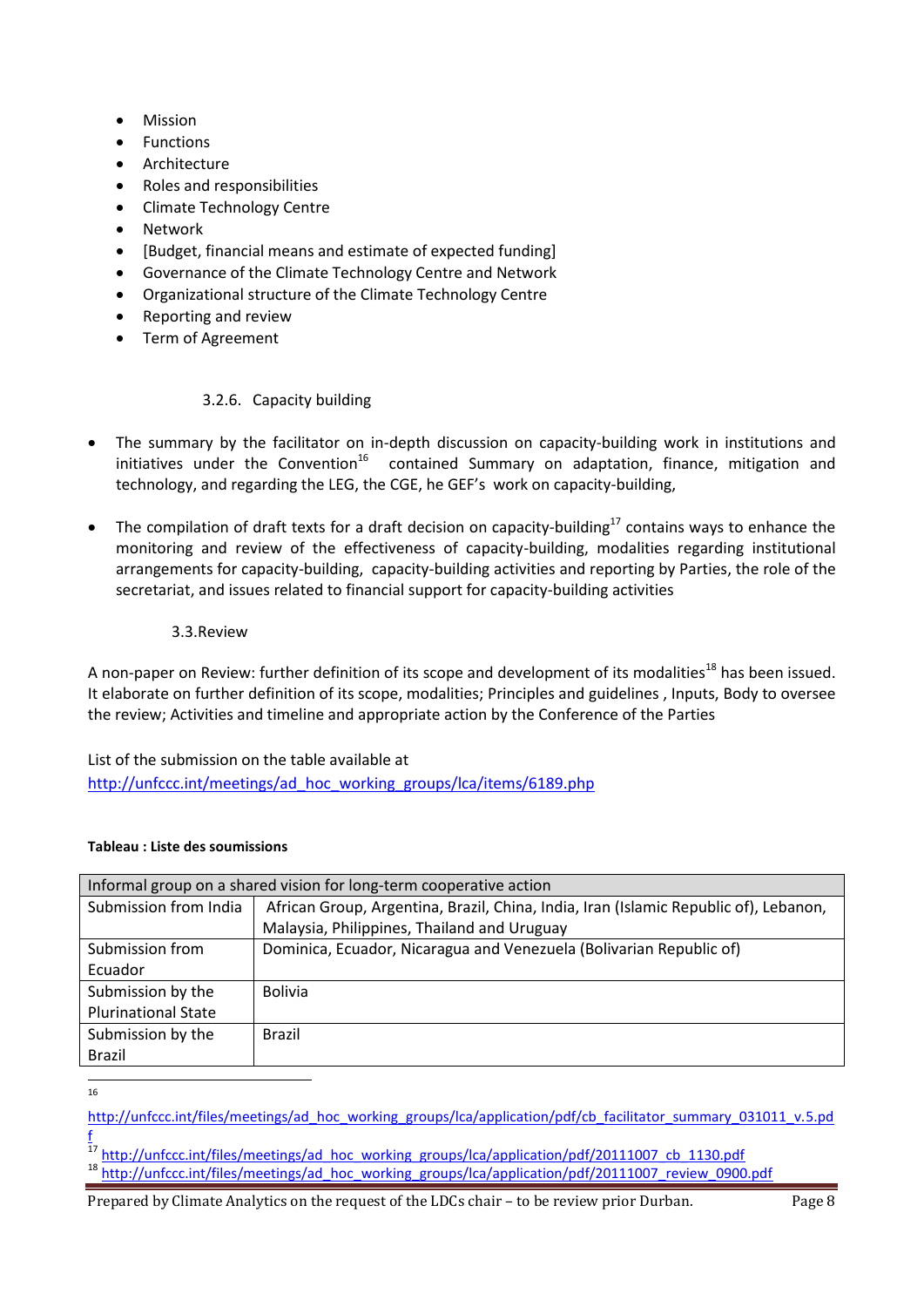| Submission by China                                                                                    | China, India, Malaysia, Philippines, and Thailand                                                                                                       |  |  |
|--------------------------------------------------------------------------------------------------------|---------------------------------------------------------------------------------------------------------------------------------------------------------|--|--|
| <b>Bolivia</b>                                                                                         |                                                                                                                                                         |  |  |
| African Group                                                                                          |                                                                                                                                                         |  |  |
| Lebanon                                                                                                |                                                                                                                                                         |  |  |
| Poland and the EC and                                                                                  |                                                                                                                                                         |  |  |
| its 27 member States                                                                                   |                                                                                                                                                         |  |  |
| Singapore(2)                                                                                           |                                                                                                                                                         |  |  |
|                                                                                                        | Informal group on nationally appropriate mitigation commitments or actions by developed country Parties                                                 |  |  |
| Submissions from                                                                                       | India                                                                                                                                                   |  |  |
| India                                                                                                  |                                                                                                                                                         |  |  |
| Submissions from the                                                                                   | African Group                                                                                                                                           |  |  |
| African Group                                                                                          |                                                                                                                                                         |  |  |
| Submission by                                                                                          | Switzerland                                                                                                                                             |  |  |
| Switzerland                                                                                            |                                                                                                                                                         |  |  |
| Lebanon                                                                                                |                                                                                                                                                         |  |  |
|                                                                                                        | Informal group on nationally appropriate mitigation actions by developing country Parties                                                               |  |  |
| Submissions from                                                                                       | India $(2)$                                                                                                                                             |  |  |
| India                                                                                                  |                                                                                                                                                         |  |  |
| Submission from the                                                                                    | African Group                                                                                                                                           |  |  |
| African Group                                                                                          |                                                                                                                                                         |  |  |
| Submission from                                                                                        | Switzerland                                                                                                                                             |  |  |
| Switzerland                                                                                            |                                                                                                                                                         |  |  |
| Revised submission                                                                                     | Switzerland                                                                                                                                             |  |  |
| from Switzerland                                                                                       |                                                                                                                                                         |  |  |
| Lebanon                                                                                                |                                                                                                                                                         |  |  |
|                                                                                                        | Policy approaches and positive incentives on issues relating to reducing emissions from deforestation and                                               |  |  |
|                                                                                                        | forest degradation in developing countries; and the role of conservation, sustainable management of                                                     |  |  |
|                                                                                                        | forests and enhancement of forest carbon stocks in developing countries                                                                                 |  |  |
| Papua New Guinea                                                                                       | Belize, Cameroon, Central African Republic, Costa Rica, Cote d'Ivoire, Democratic                                                                       |  |  |
|                                                                                                        | Republic of Congo, Dominican Republic, Gabon, Ghana, Guyana, Honduras,                                                                                  |  |  |
|                                                                                                        | Panama, Papua New Guinea, Republic of Congo, Solomon Islands, Togo, Uganda                                                                              |  |  |
| Cooperative sectoral approaches and sector-specific actions, in order to enhance the implementation of |                                                                                                                                                         |  |  |
| Article 4, paragraph 1(c), of the Convention                                                           |                                                                                                                                                         |  |  |
| Submission by India                                                                                    | India, Brazil, China, South Africa, Argentina, Venezuela, Bolivia, Uruguay, Egypt,<br>Thailand, Saudi Arabia, Ecuador and Nicaragua and the Philippines |  |  |
|                                                                                                        | Various approaches, including opportunities for using markets, to enhance the cost-effectiveness of, and to                                             |  |  |
| promote, mitigation actions, bearing in mind different circumstances of developed and developing       |                                                                                                                                                         |  |  |
| countries                                                                                              |                                                                                                                                                         |  |  |
| Submission from                                                                                        | Ecuador                                                                                                                                                 |  |  |
| Ecuador                                                                                                |                                                                                                                                                         |  |  |
| Submission from                                                                                        | Switzerland                                                                                                                                             |  |  |
| Switzerland                                                                                            |                                                                                                                                                         |  |  |
|                                                                                                        | Informal group on economic and social consequences of response measures                                                                                 |  |  |
| Submission from India                                                                                  | Argentina, China, African Group, OPEC, Arab Group, Thailand, Malaysia, Uruguay<br>and Philippines                                                       |  |  |
| Submission from India                                                                                  | Argentina, China, Iran, the Arab Group and the OPEC Member States                                                                                       |  |  |
| Submission by                                                                                          | Singapore (2)                                                                                                                                           |  |  |
| Singapore                                                                                              |                                                                                                                                                         |  |  |
| Enhanced action on adaptation                                                                          |                                                                                                                                                         |  |  |
| Submission from the                                                                                    | Philippines                                                                                                                                             |  |  |
|                                                                                                        |                                                                                                                                                         |  |  |